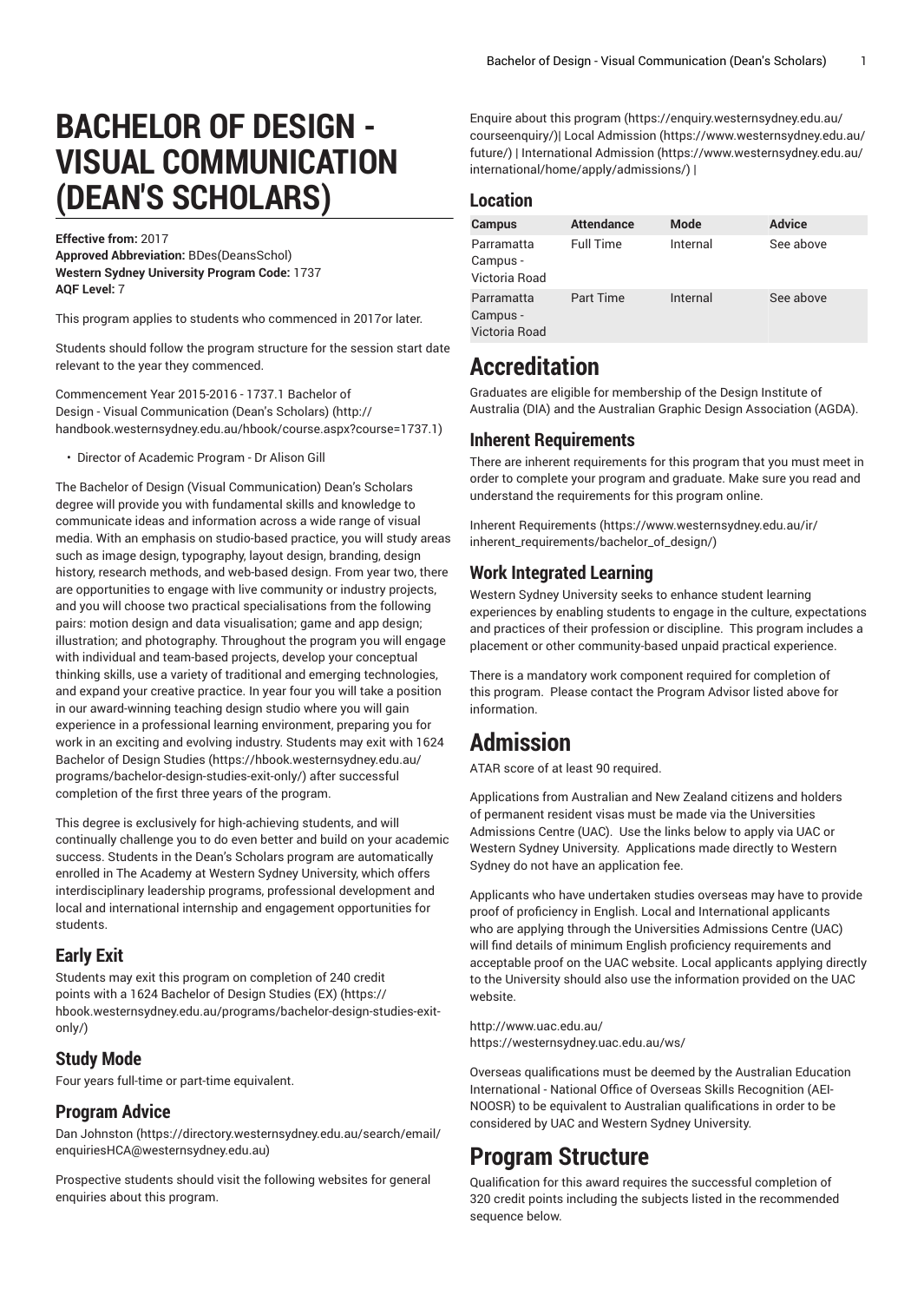Students must complete two pairs of specialisation subject pairings. Students can also choose to complete further specialisation subjects as elective choices.

| Subject               | Title                             | <b>Credit</b><br><b>Points</b> |
|-----------------------|-----------------------------------|--------------------------------|
| <b>Illustration</b>   |                                   |                                |
| <b>DESN 2007</b>      | <b>Illustrating Narrative</b>     | 10                             |
| <b>DESN 3007</b>      | Illustrating Popular Culture      | 10                             |
| <b>Interactive</b>    |                                   |                                |
| <b>DESN 3008</b>      | Interactive Design: Apps          | 10                             |
| <b>COMM 2019</b>      | Interactive Design: Games         | 10                             |
| Photomedia            |                                   |                                |
| <b>VISU 3002</b>      | Photomedia: Fashion and Identity  | 10                             |
| <b>DESN 2013</b>      | Photomedia: Photographic Practice | 10                             |
| <b>Digital Design</b> |                                   |                                |
| <b>DESN 3002</b>      | Data Visualisation                | 10                             |
| <b>DESN 2011</b>      | <b>Motion Design</b>              | 10                             |

# **Recommended Sequence**

### **Full-time start-year intake**

| Course                | Title                                                      | Credit<br>Points |
|-----------------------|------------------------------------------------------------|------------------|
| Year 1                |                                                            |                  |
| <b>Autumn</b> session |                                                            |                  |
| <b>DESN 1009</b>      | Graphic Design: Understanding the<br>Principles            | 20               |
| <b>DESN 1003</b>      | Design Histories and Futures                               | 10               |
| <b>DESN 1011</b>      | Image Design                                               | 10               |
|                       | <b>Credit Points</b>                                       | 40               |
| <b>Spring session</b> |                                                            |                  |
| <b>DESN 1007</b>      | <b>Graphic Design: Process and Practice</b>                | 20               |
| <b>DESN 1018</b>      | <b>Visual Storytelling</b>                                 | 10               |
| <b>DESN 1021</b>      | Web and Time-based Design                                  | 10               |
|                       | <b>Credit Points</b>                                       | 40               |
| Year <sub>2</sub>     |                                                            |                  |
| <b>Autumn session</b> |                                                            |                  |
| <b>DESN 2005</b>      | Graphic Design: Interactive Digital Media                  | 20               |
| <b>DESN 2014</b>      | <b>Researching the Visual</b>                              | 10               |
| pairing:              | Select one subject of the following Specialisation subject | 10               |
| <b>DESN 2007</b>      | <b>Illustrating Narrative</b>                              |                  |
| <b>COMM 2019</b>      | Interactive Design: Games                                  |                  |
| <b>DESN 2011</b>      | <b>Motion Design</b>                                       |                  |
| <b>DESN 2013</b>      | Photomedia: Photographic Practice                          |                  |
|                       | <b>Credit Points</b>                                       | 40               |
| <b>Spring session</b> |                                                            |                  |
| <b>DESN 2006</b>      | <b>Graphic Design: The Professional Context</b>            | 20               |
| <b>DESN 2001</b>      | <b>Australian Design</b>                                   | 10               |
| pairing:              | Select one subject of the following Specialisation subject | 10               |
| <b>DESN 3002</b>      | <b>Data Visualisation</b>                                  |                  |
| <b>DESN 3007</b>      | <b>Illustrating Popular Culture</b>                        |                  |
| <b>DESN 3008</b>      | Interactive Design: Apps                                   |                  |
| <b>VISU 3002</b>      | Photomedia: Fashion and Identity                           |                  |
|                       | <b>Credit Points</b>                                       | 40               |

### **Year 3**

| <b>Autumn</b> session            |                                                               |     |
|----------------------------------|---------------------------------------------------------------|-----|
| <b>DESN 3013</b>                 | Social Design: Research and Practice                          | 10  |
| <b>DESN 3001</b>                 | <b>Contextual Design Studies</b>                              | 10  |
|                                  | Select one subject of the following Specialisation subject    | 10  |
| pairing:                         |                                                               |     |
| <b>DESN 2007</b>                 | <b>Illustrating Narrative</b>                                 |     |
| <b>COMM 2019</b>                 | Interactive Design: Games                                     |     |
| <b>DESN 2011</b>                 | <b>Motion Design</b>                                          |     |
| <b>DESN 2013</b>                 | Photomedia: Photographic Practice                             |     |
| Select one Academy minor subject |                                                               | 10  |
|                                  | <b>Credit Points</b>                                          | 40  |
| <b>Spring session</b>            |                                                               |     |
| <b>DESN 3006</b>                 | Graphic Design: Developing a Personal<br>Portfolio            | 10  |
| <b>DESN 3003</b>                 | Design Research Project                                       | 10  |
| pairing:                         | Select one subject of the following Specialisation subject    | 10  |
| <b>DESN 3002</b>                 | Data Visualisation                                            |     |
| <b>DESN 3007</b>                 | <b>Illustrating Popular Culture</b>                           |     |
| <b>DESN 3008</b>                 | Interactive Design: Apps                                      |     |
| <b>VISU 3002</b>                 | Photomedia: Fashion and Identity                              |     |
| Select one Academy minor subject |                                                               | 10  |
|                                  | Students may exit with 1624 Bachelor of Design Studies after  |     |
|                                  | successful completion of 240 credit points in the first three |     |
| years of the program sequence.   |                                                               |     |
|                                  | <b>Credit Points</b>                                          | 40  |
| Year 4                           |                                                               |     |
| <b>Autumn session</b>            |                                                               |     |
| <b>DESN 4007</b>                 | Professional Design Experience: The<br>Studio                 | 20  |
| Select one Academy minor subject |                                                               | 10  |
|                                  | <b>Credit Points</b>                                          | 30  |
| <b>2H</b> session                |                                                               |     |
| <b>DESN 4005</b>                 | Major Design Project                                          | 10  |
|                                  | <b>Credit Points</b>                                          | 10  |
| <b>Spring session</b>            |                                                               |     |
| <b>DESN 4006</b>                 | Professional Design Experience: The                           | 20  |
|                                  | <b>Individual Practitioner</b>                                |     |
| Select one Academy minor subject |                                                               | 10  |
|                                  | <b>Credit Points</b>                                          | 30  |
| <b>1H</b> session                |                                                               |     |
| <b>DESN 4005</b>                 | Major Design Project                                          | 10  |
|                                  | <b>Credit Points</b>                                          | 10  |
|                                  | <b>Total Credit Points</b>                                    | 320 |

### **Academy Minor Subjects**

Creative [Leadership,](https://hbook.westernsydney.edu.au/majors-minors/creative-leadership-minor/) Minor [\(https://hbook.westernsydney.edu.au/](https://hbook.westernsydney.edu.au/majors-minors/creative-leadership-minor/) [majors-minors/creative-leadership-minor/](https://hbook.westernsydney.edu.au/majors-minors/creative-leadership-minor/))

Please note: Applied Leadership, Minor (0178) has been replaced by Creative Leadership, Minor (0286) from 2022. Continuing students enrolled in 0178 are able to remain in and successfully complete the subjects requirements of this minor.

| <b>Subject</b>   | Title                                         | Credit<br><b>Points</b> |
|------------------|-----------------------------------------------|-------------------------|
| <b>DESN 2016</b> | Creativity, Design Thinking and Visualisation | 10                      |
| <b>CULT 3011</b> | Ethical Leadership                            | $10^{\circ}$            |